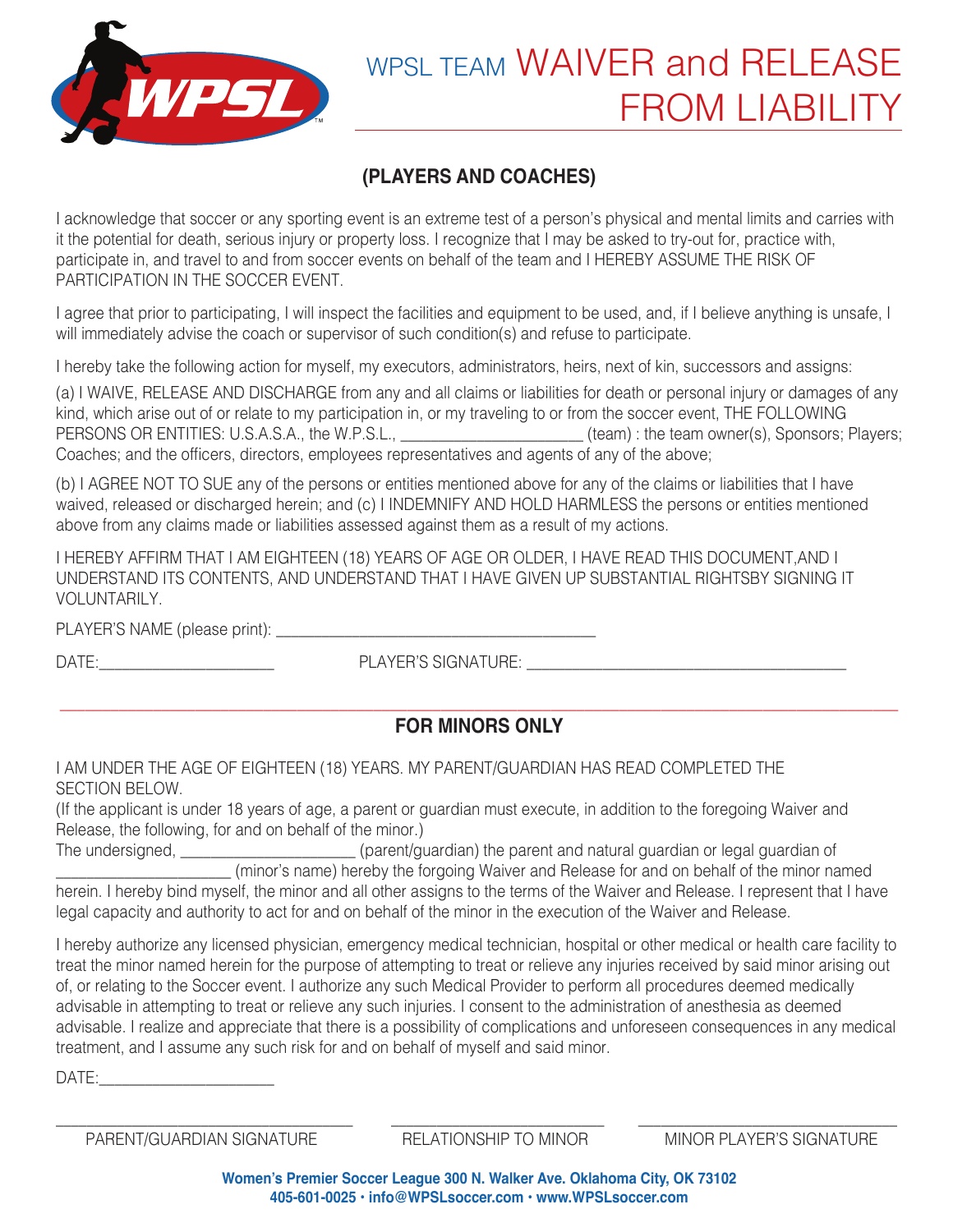## Oak City United COMMUNICABLE DISEASE RELEASE OF LIABILITY AND ASSUMPTION OF RISK AGREEMENT

In consideration of being allowed to participate in any way in any Oak City United LLC or WPSL related events and activities I, the undersigned participant and parent (or legal guardian) acknowledge, appreciate, and agree that:

By participating in Oak City United LLC related events and activities, **there are ce**rtain risks to me arising from or related to possible exposure to communicable diseases including, but not limited to, the virus "severe acute respiratory syndrome coronavirus 2, which is responsible for the Coronavirus Disease (also known as COVID-19) and*/*or any mutation or variation thereof (collectively **referred to as "C**ommunicable **Diseases"**). I am fully aware of the hazards associated with such Communicable Diseases and knowingly and voluntarily assume full responsibility for any and all risk of personal injury, illness or other loss that I may sustain in connection with such Communicable Di**seases.**

I, for myself and for my minor child(ren) or ward*(*s), and on behalf of my*/*our heirs, assigns, beneficiari**es, execut**ors, administrators, personal repr**esentatives, and** next of kin**, HEREBY EXPRESSLY RELEASE, HOLD HARMLESS, AND FOREVER DISCHARGE OAK CITY UNITED LLC.** and its officers, directors, officials, agents, representatives, employees, other participants, sponsors, advertisers, and, if applicable, owners and lessors of premises upon which Oak City United LLC related events and activities take place (the "Released Parties"), from any and all claims, demands, suits, **causes of a**ction, losses, and liability of any kind whatsoe*v*er, whether in law or equity, arising out of or related to any ILL**NESS, INJURY, DISABILITY, DEATH, OR OTHER DAMAGES** incurred due to or in connection with any Communicable Dise**ases, WHETHER ARISING FROM THE NEGLIGENCE OF THE RELEASED PARTIES OR OTHERWISE,** to the fullest extent permitted by law.

I agree that this Agreement is intended to be as broad and inclusive as is permitted by the laws of the State of North Carolina, and if any portion hereof is held invalid, it is agreed that the remainder shall continue in full legal force and effect.

**I HAVE READ THIS RELEASE OF LIABILITY AND ASSUMPTION OF RISK AGREEMENT, FULLY UNDERSTAND ITS TERMS, UNDERSTAND THAT I HA***V***E GIVEN UP SUBSTANTIAL RIGHTS BY SIGNING IT, AND SIGN IT FREELY AND VOLUNTARILY WITHOUT ANY INDUCEMENT.**